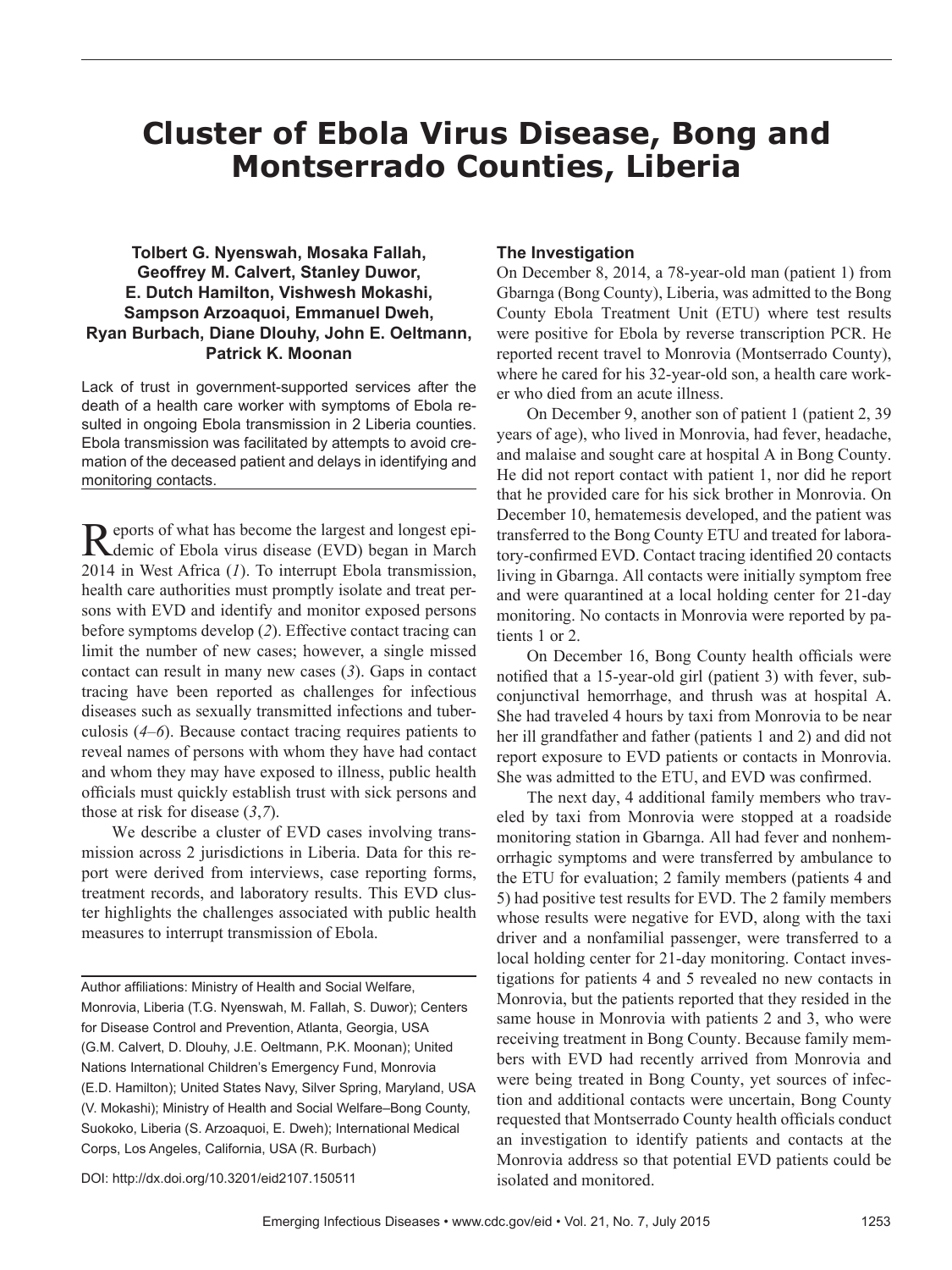# **DISPATCHES**

|                |                 |            |                                | Date of                            |               |                            | City where Ebola      |
|----------------|-----------------|------------|--------------------------------|------------------------------------|---------------|----------------------------|-----------------------|
| Patient        | Relationship to |            |                                | symptom                            | Date admitted |                            | exposure likely       |
| no.            | patient 0       | Age, y/Sex | Occupation                     | onset                              | to ETU*       | Outcome, date              | occurred <sup>+</sup> |
| $\mathbf 0$    |                 | 32/M       | Nurse's aide                   | Nov 14                             |               | Died. Nov 24               | Monrovia              |
|                | Father          | 78/M       | Farmer                         | Dec 1                              | Dec 8         | Recovered, Dec<br>24       | Monrovia              |
| $\overline{2}$ | <b>Brother</b>  | 39/M       | Auto Mechanic                  | Dec 9                              | Dec 10        | Recovered, Dec<br>23       | Monrovia              |
| 3              | Niece           | 15/F       | Student                        | Dec 10                             | Dec 16        | Recovered, Dec<br>30       | Monrovia              |
| 4              | Mother          | 55/F       | Vendor in the<br>market        | Dec 15                             | Dec 17        | Died, Dec 22               | Monrovia              |
| 5              | Son             | 3/M        |                                | Dec 16                             | Dec 17        | Died. Dec 21               | Monrovia              |
| 6              | Cousin          | 29/F       | Rubber<br>plantation<br>worker | Dec $16±$                          | Dec 18        | Recovered, Dec<br>30       | Gbarnga               |
| $\overline{7}$ | <b>Sister</b> § | 32/F       | Vendor in the<br>market        | Dec 18                             | Dec 19        | Died. Dec 21               | Monrovia              |
| 8              | Brother-in-law# | 41/M       | Construction<br>worker         | Dec 18                             | Dec 19        | Died, Dec 27               | Monrovia              |
| 9              | Niece           | 10/F       | Student                        | Dec 20 <sup><math>\pm</math></sup> | Dec 20        | Recovered, Jan 9<br>(2015) | Gbarnga               |

Table. Characteristics of family members in Ebola cluster, Bong and Montserrado Counties, Liberia, November–December 2014

\*FTU, Fhola treatment unit.

†Gbarnga is located in Bong County; Monrovia is located in Montserrado County.

‡Became symptomatic while under observation at the Bong County Holding Center.

§Twin sibling of patient 0. #Husband of patient 7.

The Monrovia investigation revealed that patients 1–3 had contact with patient 1's ill son, who was designated the putative source-patient (patient 0). Patient 0 was a nurse's aide at a community clinic. Fever, headache, joint pain, and abdominal pain developed in patient 0 on November 14, 2014, and he was cared for at home by his family for 7 days while his symptoms worsened. Although the patient and family members were aware of the EVD epidemic, they did not think patient 0 had EVD because he had no vomiting, diarrhea, and hemorrhagic symptoms; they believed he had a spiritual illness. On November 21, he was taken to a church with the hope that he would be healed through prayer. He died there on November 24, and his body was carried to his residence for mourning and burial preparation. Because all unexplained deaths were presumed to be Ebola related, an EVD burial crew retrieved his body for cremation the following day, despite resistance from the family and only after persuasion by local community leaders. No postmortem specimen was collected for EVD testing. After the body was removed, the home was sprayed with disinfectant, and the mattress, clothes, and other personal items used by patient 0 were burned. An attempt was made to identify additional contacts; however, the family was reluctant to cooperate with health officials and reported being angry about the cremation of patient 0 and destruction of property, although these practices were routine at that time for controlling EVD in Monrovia. The family in Monrovia began cooperating with Montserrado County health officials 3 weeks later, on December 18, after learning that 5 family members (patients 1–5) had EVD

and after being provided with new mattresses and a small ration of food. At this time, they revealed 2 previously unreported symptomatic family members (patients 7 and 8). As of January 11, 2015, a total of 10 cases were included in this cluster. Eight (80%) patients in this cluster were not identified as contacts before their EVD diagnosis, and 4 (40%) sought care outside the county where they resided (Table; Figure).

# **Conclusions**

Identifying sources of infection for index patients and tracing contacts are major components of EVD prevention and control efforts (3), yet carrying out these policies is challenging when those ill with EVD do not reveal the names of possible sources or contacts who could have been exposed to disease. Detection delays and ineffective contact tracing occurred in this cluster in part because the family believed that the mandatory cremation and property destruction taken as public health actions in Monrovia harmed more than helped. Consequently, some family members sought care in Bong County, riding 4 hours in a taxi from their home in Monrovia, a distance of ≈197 kilometers. Furthermore, family members were reluctant to reveal contact names in Monrovia and initially concealed knowledge of symptomatic persons.

This cluster may have been prevented if patient 0, presumably infected at the clinic where he worked, had been trained in infection control procedures and had access to personal protective equipment. Additional exposures and subsequent infections could have been prevented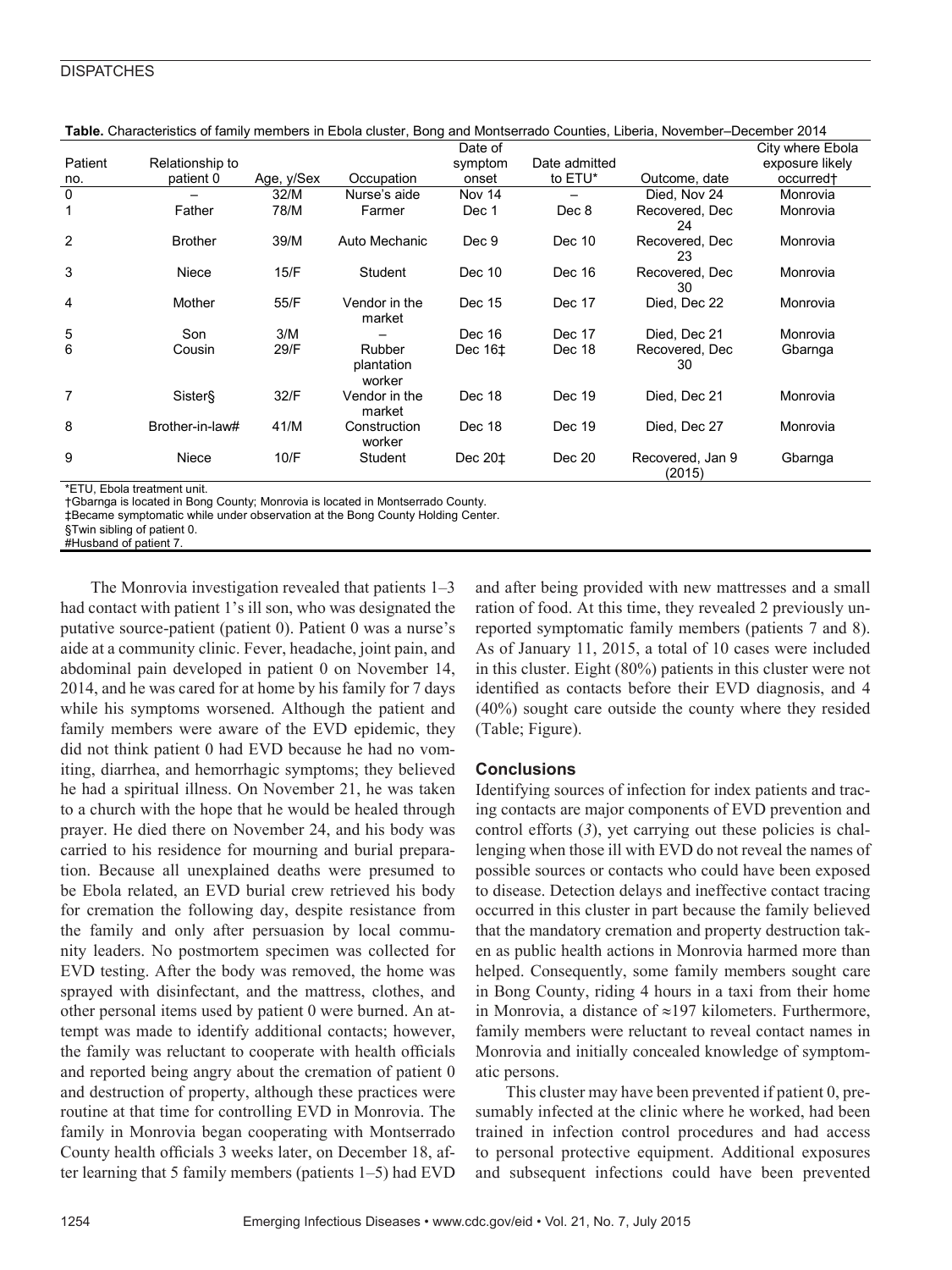

**Figure.** Timeline (A) and transmission diagram (B) of Ebola virus disease cluster, Bong and Montserrado Counties, Liberia, November– December 2014.

if he had been identified earlier as a suspected EVD patient, if testing had been performed on his body, if the results had been reported to the family, and if the Monrovia contacts had been followed daily to identify, isolate, and treat symptomatic persons. Had contact tracing identified patients 1–3 as patient 0's contacts and isolated them immediately after symptoms developed, 6 cases of EVD (in patients 4–9) and 4 deaths (patients 4, 5, 7, and 8) might have been prevented.

Rapid implementation of contact tracing to prevent disease transmission and increased coordination and communication between jurisdictions are critical to control of EVD. These efforts can identify case-patients who may have entered the community from another jurisdiction (to better understand importation and transmission patterns) and improve case finding and contact tracing to ensure that no cases are missed (*8*,*9*). The effectiveness of these efforts depends on trust between public health officials and the communities they serve.

#### **Acknowledgments**

We thank David Bell, Jacqueline Gindler, Olga Henao, Moses Kerkula-Jeuronlon, James Lange, Heather Lorenzen, Mutaawe Arthur Lubogo, Philip McKay, Sam Sampson, health care providers at the Bong County Ebola Treatment Unit, and the US Navy Mobile Laboratory (LCDR Micheal Gregory, LT James Regeimbal Jr., HM1 Yusupha Kah) stationed in Bong County.

Mr. Nyenswah is the Head Minister of Health for the Ministry of Health and Social Welfare, Monrovia, Liberia. He has led the Ebola response in Liberia since 2014.

#### **References**

- 1. Dixon MG, Schafer IJ. Ebola viral disease outbreak—West Africa, 2014. MMWR Morb Mortal Wkly Rep. 2014;63:548–51.
- 2. Raabe VN, Mutyaba I, Roddy P, Lutwama JJ, Geissler W, Borchert M. Infection control during filoviral hemorrhagic fever outbreaks: preferences of community members and health workers in Masindi, Uganda. Trans R Soc Trop Med Hyg. 2010;104:48–50. http://dx.doi.org/10.1016/j.trstmh.2009.07.011